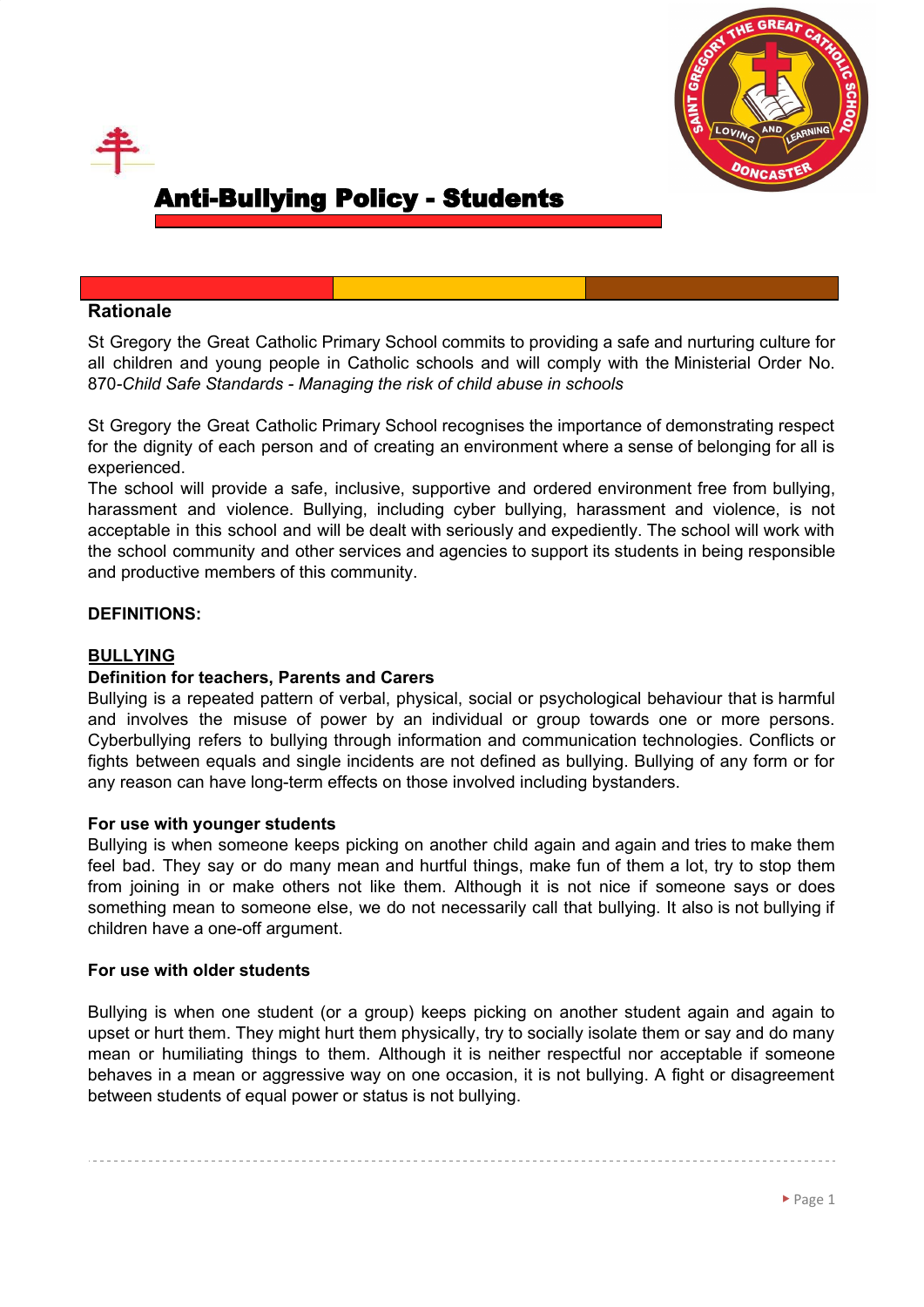



# **Cyberbullying**

Cyberbullying is a term used to describe bullying that is carried out through digital technologies. It is often combined with off-line bullying. It may include a combination of behaviours such as pranking (i.e. hang up calls) sending insulting text messages, publishing someone's private information, creating hate sites or implementing social exclusion campaigns in social networking site uses technology to run a multi-steps. It is also cyberbullying when a student(s), uses technology to run a multi-step campaign to bully another student, e.g. setting another student up to be assaulted, video-recording their humiliation, posting the video-recording online and then sending the website address to others.

# **Discrimination**

Discrimination occurs when people are treated less favorably than others because of their race, culture or ethnic origin; religion; physical characteristics; gender; sexual orientation; marital, parenting or economic status; age; ability or disability. Discrimination is often ongoing and commonly involves exclusion or rejection.

## **Harassment**

Harassment is behaviour that targets an individual or group due to their identity, race , culture or ethnic origin; religion; physical characteristics; gender; sexual orientation; marital, parenting or economic status; age; ability or disability and that offends, humiliates, intimidates or creates a hostile environment. Harassment may be an ongoing pattern of behaviour, or it may be a single act. It may be directed randomly or towards the same person(s). it may be intentional or unintentional, i.e. words or actions that offend and distress one person may be genuinely regarded by the person doing them as minor or harmless. Harassment is unacceptable and needs to be addressed as part of creating a safe school, but it would not be considered bullying if any one or more of the following three features were present:

- 1. It occurred only once and was not part of a repeated pattern
- 2. It (genuinely) was not intended to offend, demean , annoy, alarm or abuse
- 3. It was not directed towards the same person(s) each time

# **Sexual Harassment**

Sexual harassment is any unwanted, unwelcome or uninvited behaviour of a sexual nature that makes a person feel humiliated, intimidated or offended. Sexual harassment can take many different forms and may include physical contact, verbal comments, jokes, propositions, the display of offensive material or other behaviour that creates a hostile environment. (Australian Human Rights Commission, 2010)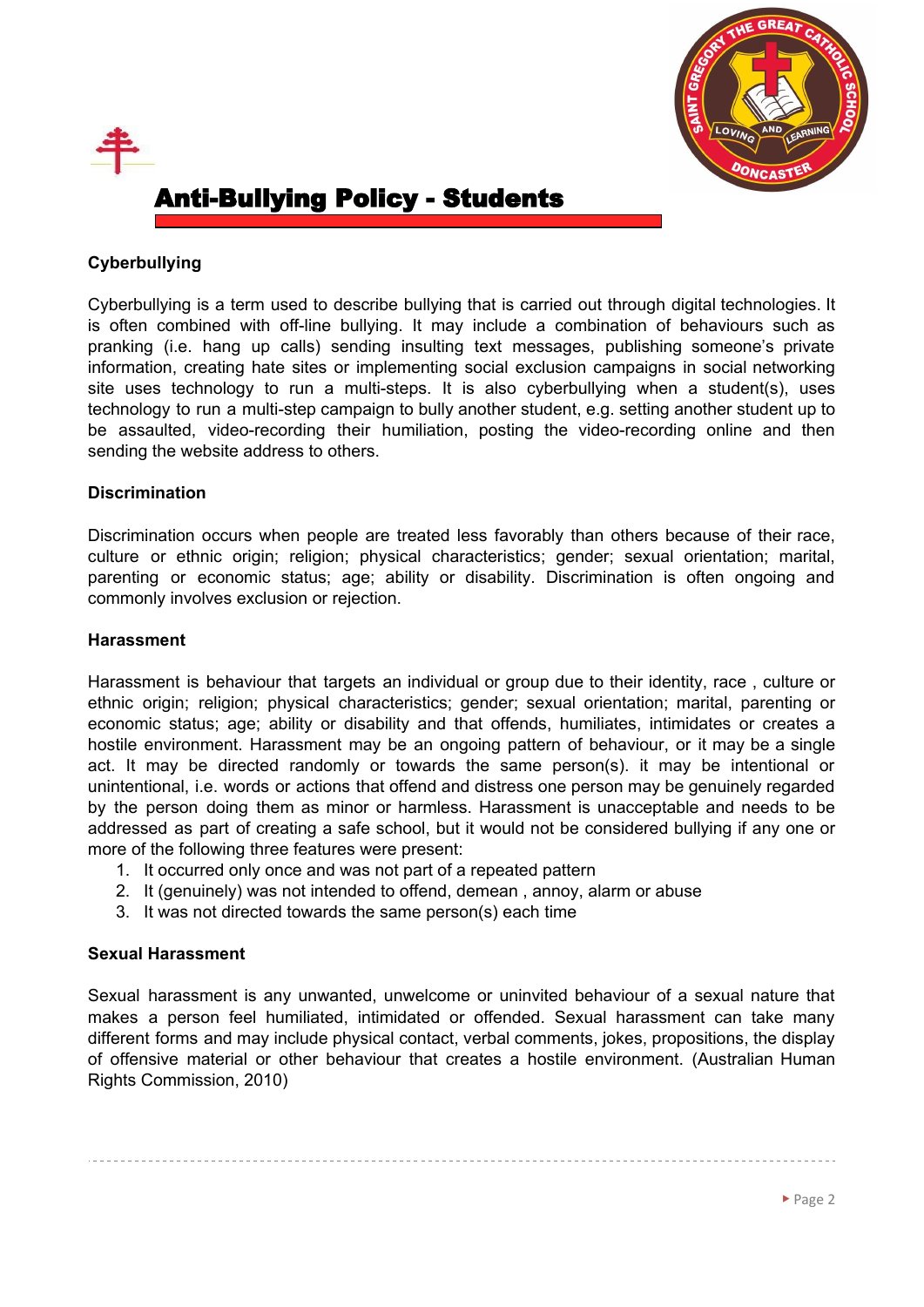



### **Violence**

Violence is the intentional use of physical force or power, threatened or actual, against another person(s) that results in physical harm, injury or in some cases death. Violence may involve provoked or unprovoked acts and can be a single incident, a random act or can occur over time.

## **Reporting of a bullying incident**

### *How is bullying reported?*

Students are reluctant to report incidents of bullying so, when a student, parent, teacher or even a member of the public reports an incident, this should be taken seriously.

#### *Who to report to?*

Parents and students may choose to report incidents of bullying, including cyber bullying, to their class teacher in the first instance and, if the incident is serious or unresolved, to the school counsellor, principal or deputy/assistant principal, or to someone on the school's staff they have confidence in. It is difficult for the school to follow up on an incident if it is unaware of it and, therefore, reporting of incidents should be made easy and encouraged.

#### *How to report?*

Parents and students may find it helpful to write down the details of the incident as a first step. A face-to-face discussion is usually the best way of reporting an incident and, if they are dissatisfied with the outcome, they can follow up with a written statement with the request for a further meeting. If seriously concerned about the manner in which the school is dealing with an incident, a parent can contact his/her local Regional Office for support.

#### *When to report?*

Reporting of an incident should occur as soon after the incident as possible. This gives the school the best opportunity to follow up the incident and intervene.

#### **Responsibilities of principals, staff, students and parents**

The principal will decrease the likelihood of bullying and violence in the school if he/she:

- develops, implements and reviews regularly the school's anti-bullying policy (ie schools are encouraged to review annually and to involve staff, parents and students)
- surveys regularly all or a random selection of students, parents and teachers, in line with the review schedule for the school's policy
- provides to the Governing Council updates each term in relation to school bullying data and trends and any anti-bullying programs/initiatives in place or being considered and includes the topic of bullying behaviour as a council meeting agenda item at least once per term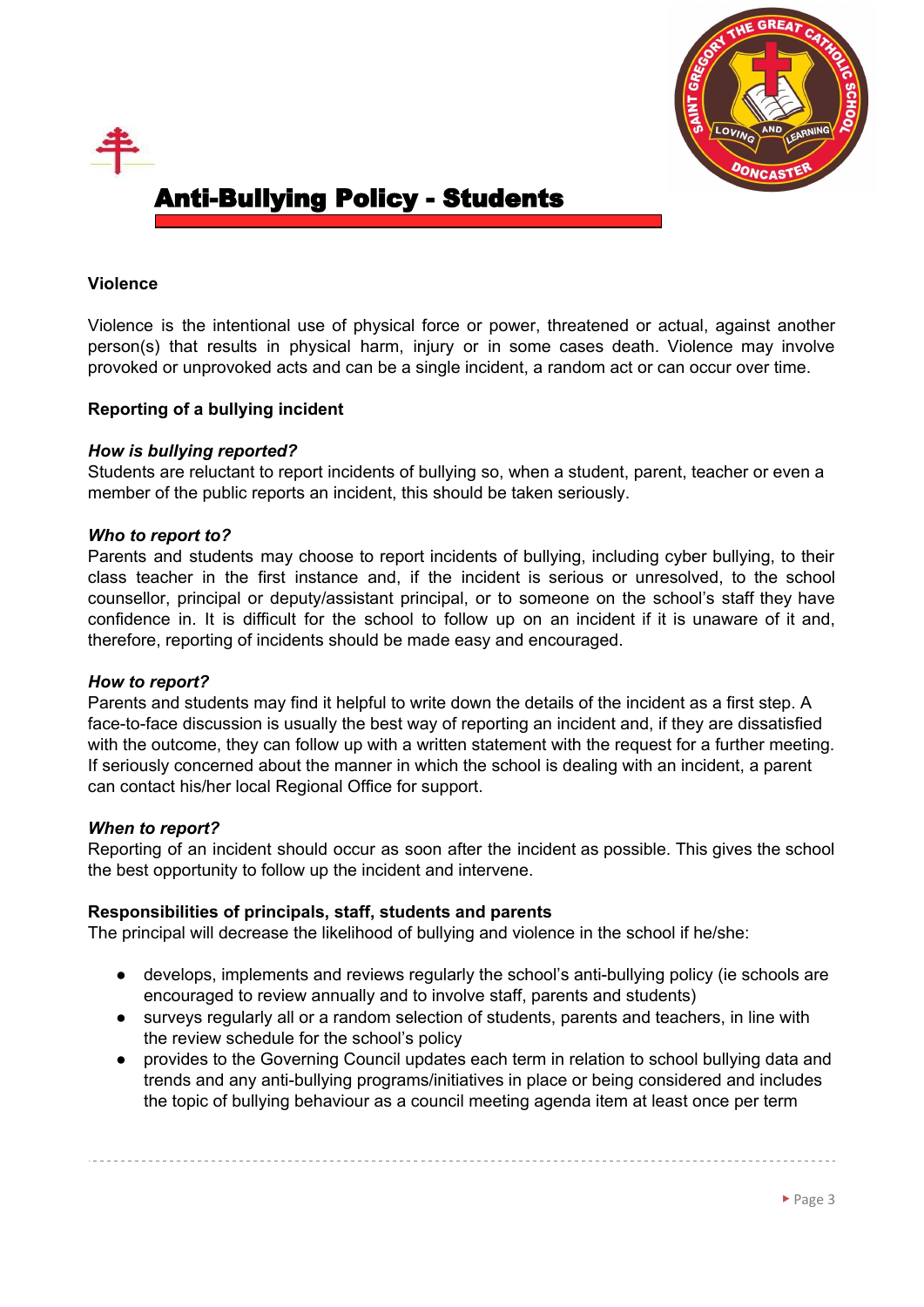

- ensures that new staff and new students and their families are aware of the school community's negotiated anti-bullying policy and the decision-making procedures open to them if they wish to influence school practice
- ensures the inclusion, as part of the school's enrolment process, a requirement for parents and/or students to annually acknowledge/agree to the school's Student Code of Conduct
- behavioural expectations, with follow up at least in Years 6 and 10
- manages the incidents of bullying in a way that is consistent with the DECD School Discipline Policy, Child Safety Standards and Respectful Relationship Program
- provides in-service training and development to counsellors and other key staff in effective strategies in managing bullying, such as in the Six Methods of Intervention as described in 'Bullying in schools: Six methods of intervention'
- ensures ongoing training and development of teachers, induction of students and the provision of information to parents
- manages a whole-school-change approach to ensure the Keeping Safe child protection Daniel Morcombe curriculum is implemented in all year levels
- ensures that all parents have access to the school's anti-bullying policy, the DECD *Bullying and harassment at school: Advice for parents and caregivers* leaflet, and information about the Keeping Safe child protection curriculum and related documents, including providing them on the school's website need to relate to Child Safety Standards and Respectful Relationships
- have access to the reports to Governing Council each term, via the newsletter and on the school's website
- are aware of their rights to advocacy and of avenues open to them should they have grievances relating to the school's management of an incident of bullying.
- enforces a universal whole school approach to bullying
- creates awareness through assemblies, focus days, student voice, and student owned plans and activities (SRC)
- encourages the use of effective classroom management and classroom rules (positive tense)
- supports and provides parenting workshops/sessions

School staff members will decrease the likelihood of bullying and violence in the school if they:

- develop and foster positive relationships with students and families
- communicate and interact effectively with students and engage in cooperative problem-solving relationships to address issues of bullying
- participate in developing, implementing and reviewing the school's anti-bullying policy, curriculum and in-service offerings, and the procedures for managing incidents of bullying
- critically reflect on practice and develop the knowledge and skills needed to manage incidents of bullying successfully
- establish, maintain, make explicit and model the school's expectations relating to bullying
- participate in training and development related to decreasing bullying in schools
- support students to be effective bystanders.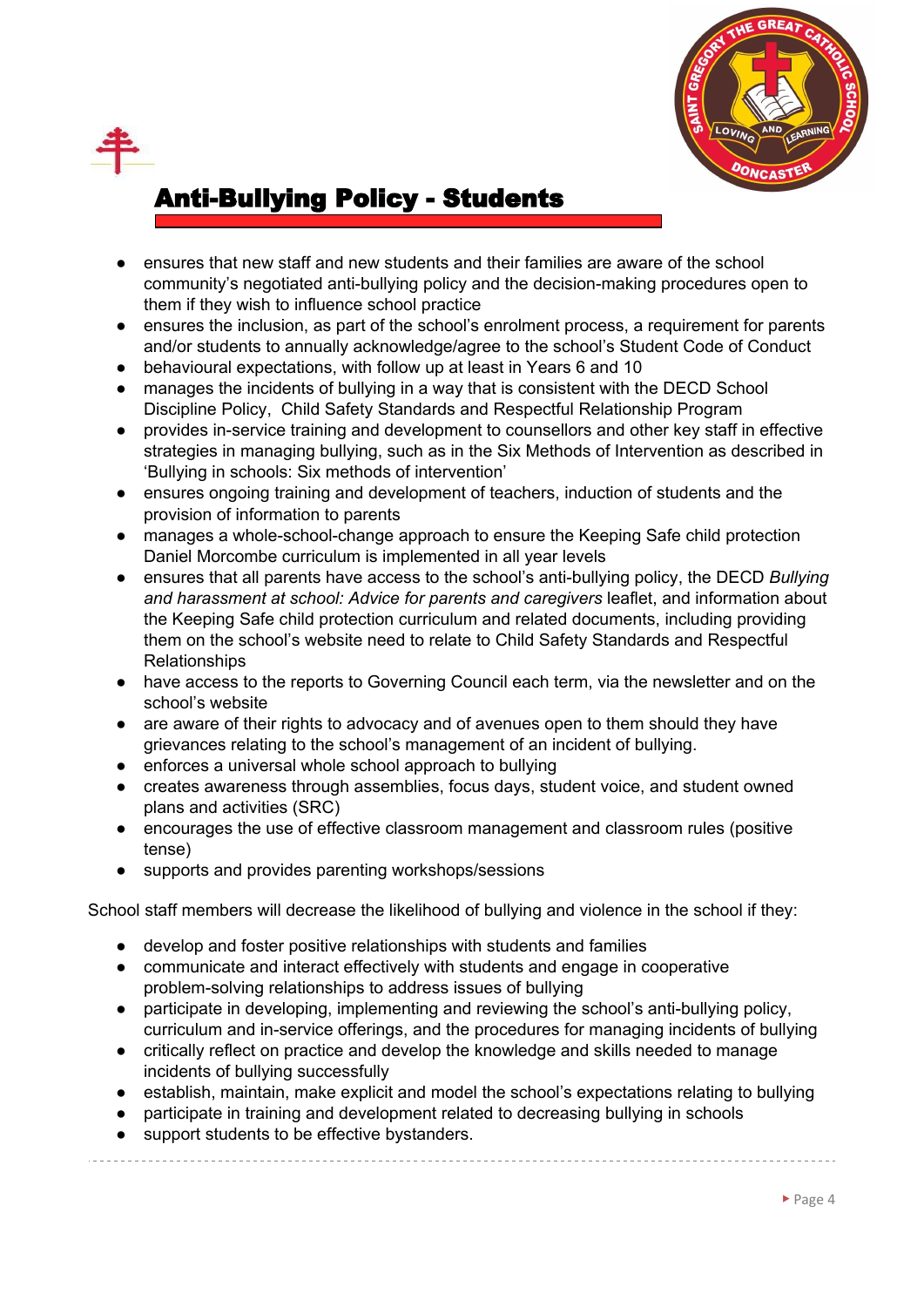



Parents will support the school in maintaining a safe and supportive environment if they:

- keep the school informed of concerns about behaviour, their children's health issues or other matters of relevance
- communicate in a respectful manner with the school staff about issues of concern soon after these concerns arise

Students will support the school in maintaining a safe and supportive environment if they:

- are respectful towards other students, staff and members of the school community
- participate in sessions regarding the school's anti-bullying policy, the Keeping Safe child protection and Daniel Morcombe curriculums, Child Safety Standards, Resilience Rights and Respectful Relationships, being an effective bystander, and other sessions regarding behavioural expectations
- communicate with an appropriate adult if bullied or harassed or if they are aware that someone else is being bullied or harassed
- learn to be an effective bystander, so that bullying and harassment are discouraged through peer influence.

# **HOW TO RECOGNISE A STUDENT BEING BULLIED:**

Students who are being bullied or harassed may not talk about it with their teachers, friends or with the school's counsellors. They may be afraid that it will only make things worse or they may feel that it is wrong to 'tell tales' or when previous reporting has resulted in inadequate action.

This is why parents and teachers have an important part to play in helping the school and the students deal with bullying. A change in behaviour in students may be a signal that they are being bullied or they have some other concerns.

# **Signs**

Some signs that a student is being bullied may be:

- unexplained cuts, bruises or scratches
- damaged or ripped clothing
- vague headaches or stomach aches
- refusal to go to school
- asking for extra pocket money or food
- tearfulness, anxiety or difficulty sleeping
- 'hiding' information on mobile phones, emails or in comments on their social networking pages.
- Socially isolated with no friends/few friends
- Angry outbursts
- Over sensitivity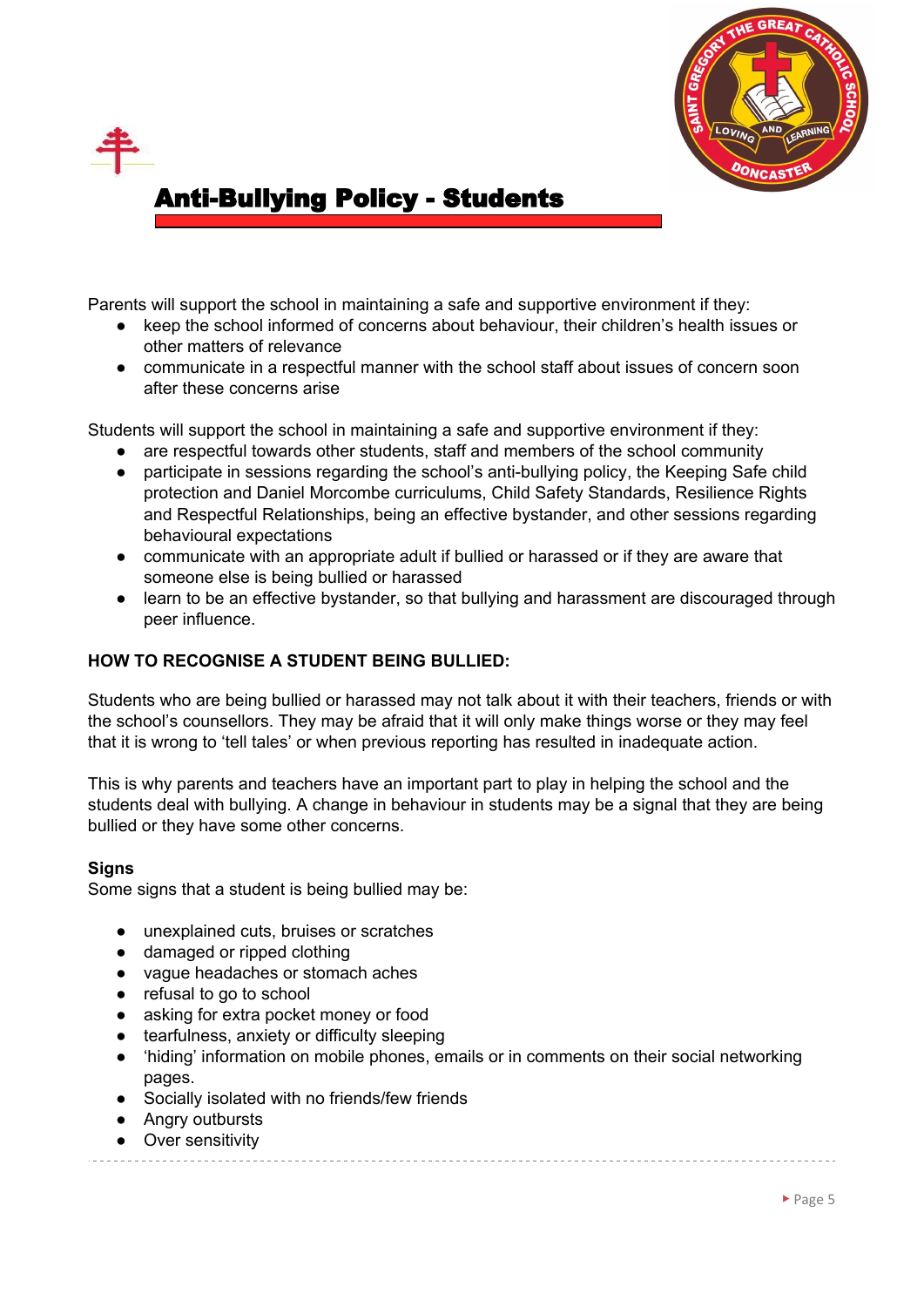

- Lack of trust in others
- Lack of assertiveness
- Distressed
- Anxious
- Depressed
- Inability to concentrate
- Grades falling
- Not optimistic/hopeful

## **ACTIONS:**

Some flexibility is needed in how incidents are tackled, depending on, for example, the nature, severity and extent of the bullying. When sanctions are applied, they should be appropriate to the severity of the offence. In extreme cases, under the Regulations pursuant to the Education Act, principals can suspend or exclude students from attendance at school if they:

... act in a manner that threatens the safety or wellbeing of a student or member of staff of. *or other person associated with the school (including by sexually harassing, racially vilifying, verbally abusing or bullying that person).*

Principals can use these Regulations for incidents that occur off-site and/or out of school hours if another student's safety or wellbeing has been threatened. Therefore, these Regulations can be used for incidents of cyber bullying or violence (see Circular to Principals May 2009).

#### Procedure

- Circle time
- Restorative Practices discussion with those involved
- Depending on the nature/severity of incident inform/meet with parents
- Consequences to be put in place depending on the nature of the incident
- Safety of all students paramount
- If necessary shadowing of student by staff during recess and lunch times
- Removal of student from playground are if necessary agreement in conjunction with parents for safety/consequence
- follow up with victim/s and perpetrator/s on regular intervals
- inform principal staff if necessary
- all incidents /discussions/ meetings to be recorded on appropriate templates
- collaboration with parents in addressing the issue of bullying
- collaboration with parents of action to be taken
- offer counselling to victim/s or/and perpetrator/s
- social skills sessions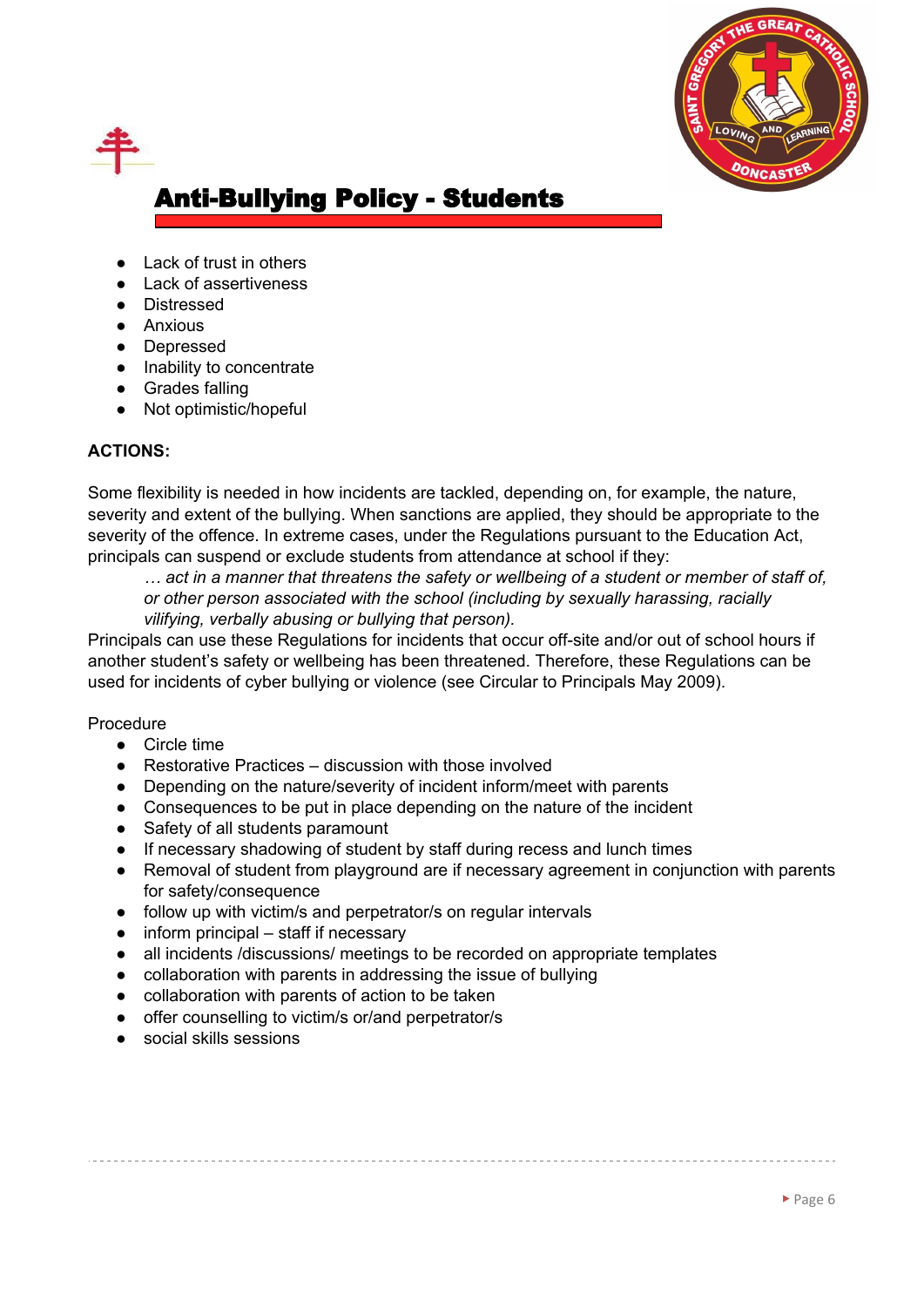

# **PREVENTION, COPING AND INTERVENTION STRATEGIES:**

- *● Trust - that the world is safe and that there are caring people to help them.*
- *● Belief - in their ability to do things for themselves and achieve their goals.*
- *● Feeling good - about themselves and feeling valued for who they are by their parents and carers.*
- *● Optimism - that things generally turn out well.*
- *● Regulation - Ability to manage their feelings, thoughts and behaviours. (Kidsmatter)*

# **Use of resources and tools:**

- Values through RE
- Vision Statement
- Mission Statement
- Values for Australian Schooling
- Restorative Practices
- Problem Solving Wheel
- Circle Time
- Social Skills Groups
- Counsellor

*Resilience is the ability to cope with life's ups and downs. Children's resilience is enhanced when they:*

- *● are loved by someone unconditionally*
- *● have an older person outside the home they can talk to about problems and feelings*
- *● are praised for doing things on their own and striving to achieve*
- *● can count on their family being there when needed*
- *● know someone they want to be like*
- *● believe things will turn out all right*
- *● have a sense of a power greater than themselves*
- *● are willing to try new things*
- *● feel that what they do makes a difference in how things turn out*
- *● like themselves*
- *● can focus on a task and stay with it*
- *● have a sense of humour*
- *● make goals and plans, both short and longer term. (Kidsmatter )*

# **TRAINING AND DEVELOPMENT:**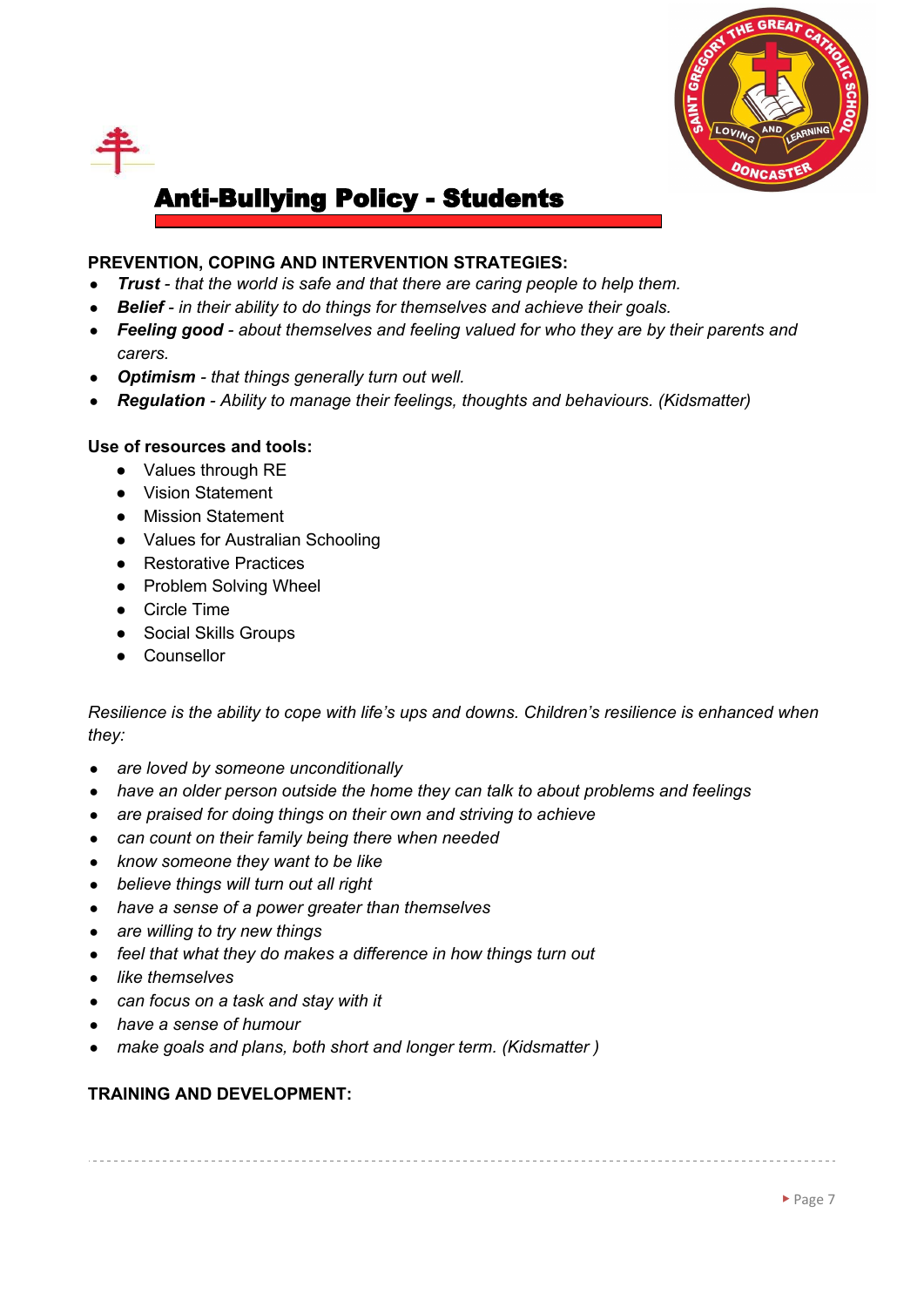

The following will be available to teachers, parents and students:

- New teachers to attend Restorative Practices professional learning training sessions at CEM
- RP team to meet to discuss ongoing steps to update and keep RP ongoing
- Teachers to use RP language with students explicit teaching
- Teachers to receive RP updates and training via staff meetings on a regular basis
- Cyberbullying information sessions for teachers staff meetings and PLTs
	- Sessions for parents information evening
	- Sessions for students ICT and classroom
- $\bullet$  ACMA cyberbullying activities online
- Circle Time
- Alannah and Madeline Foundation Better Buddy program
- Alannah and Madeline Foundation eSmart school

# **DISTRIBUTION LIST:**

Parents/community/students will be notified via newsletter, information nights and the school website that this policy is available from the school office upon request.

Teachers will be given a copy of the policy to read and with which to become familiar. The policy can also be accessed on the school's server via the Resources folder. Staff will go through the policy during an allocated staff meeting. New staff will go through the policy with their mentor teacher. Emergency teachers will be given a copy of the policy to read when registering with the school.

The policy will be presented to the Parish Board for review and discussion. It will also be presented to any external providers working within the school e.g. Camp Australia (Out of School Hours); Metro Music; Hot Shots Tennis; Wise Ones

# **REVIEW DATE:**

# **Evaluation:**

This policy will be reviewed annually as part of the school's four-year review cycle.

| Date of review      | Term 4 2019                                                         |
|---------------------|---------------------------------------------------------------------|
| Developed by        | St. Gregory the Great Catholic Primary Staff and Education<br>Board |
| Date of next review | Term 4 2020                                                         |